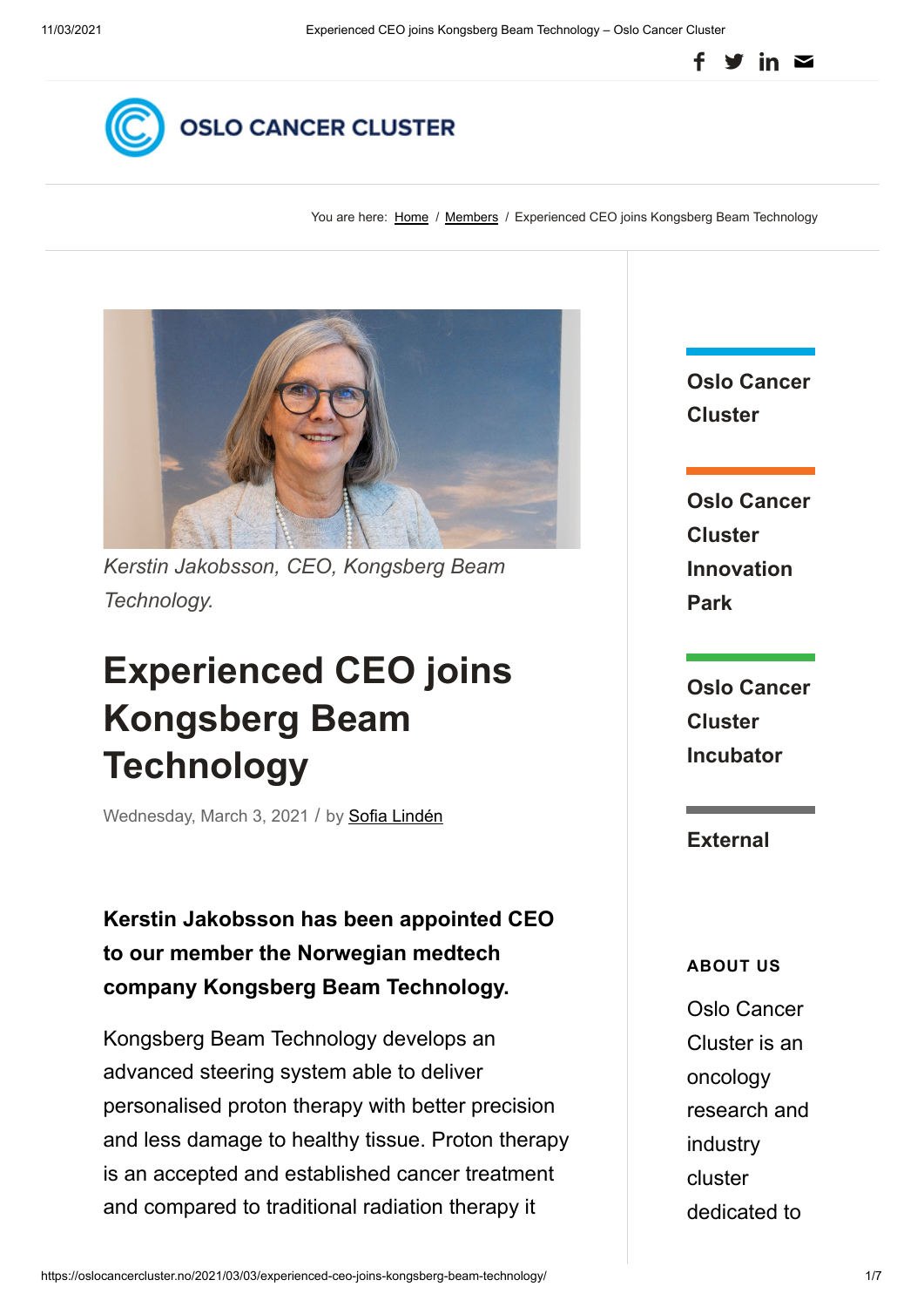

## OSLO CANCER CLUSTER

erience in the commercialisation of new

technologies in the life science sector, with responsibility for international strategic and operational leadership. Jakobsson has been part of the management team of Medicon Village [\[https://www.mediconvillage.se/sv\] since the](https://www.mediconvillage.se/sv) start and CEO for the last three years and has developed it into one of Scandinavia's leading life science innovation parks.

#### [Oslo Cancer Cluster Incubator](https://occincubator.com/)

[https://occincubator.com] has worked closely with Kongsberg Beam Technology for several years to develop the company through its SIVA-sponsored programme. Bjørn Klem, general manager, and Thomas Andersson, senior advisor business development, have taken a hands-on approach, which is what attracted Jakobsson to the position as CEO.

"I am familiar with Oslo Cancer Cluster because the organisation covers areas of interest with Medicon Village. I have known Bjørn for many years through the NOME network and Thomas introduced Kongsberg Beam Technology to me," Jakobsson explained.

Jakobsson has worked with many different startups and public listed companies throughout the years. For instance, Jakobsson was CEO for the two successful medtech companies Spectracure and Ortoma – both are now listed on the Swedish stock exchange.

f  $\blacktriangleright$  in  $\simeq$ 

the development of new cancer diagnostics and medicines.

We are a national nonprofit member organization with about 90 members. Our members are **Norwegian** and international companies, research and financial institutions, university hospitals and organizations – all working in the cancer field.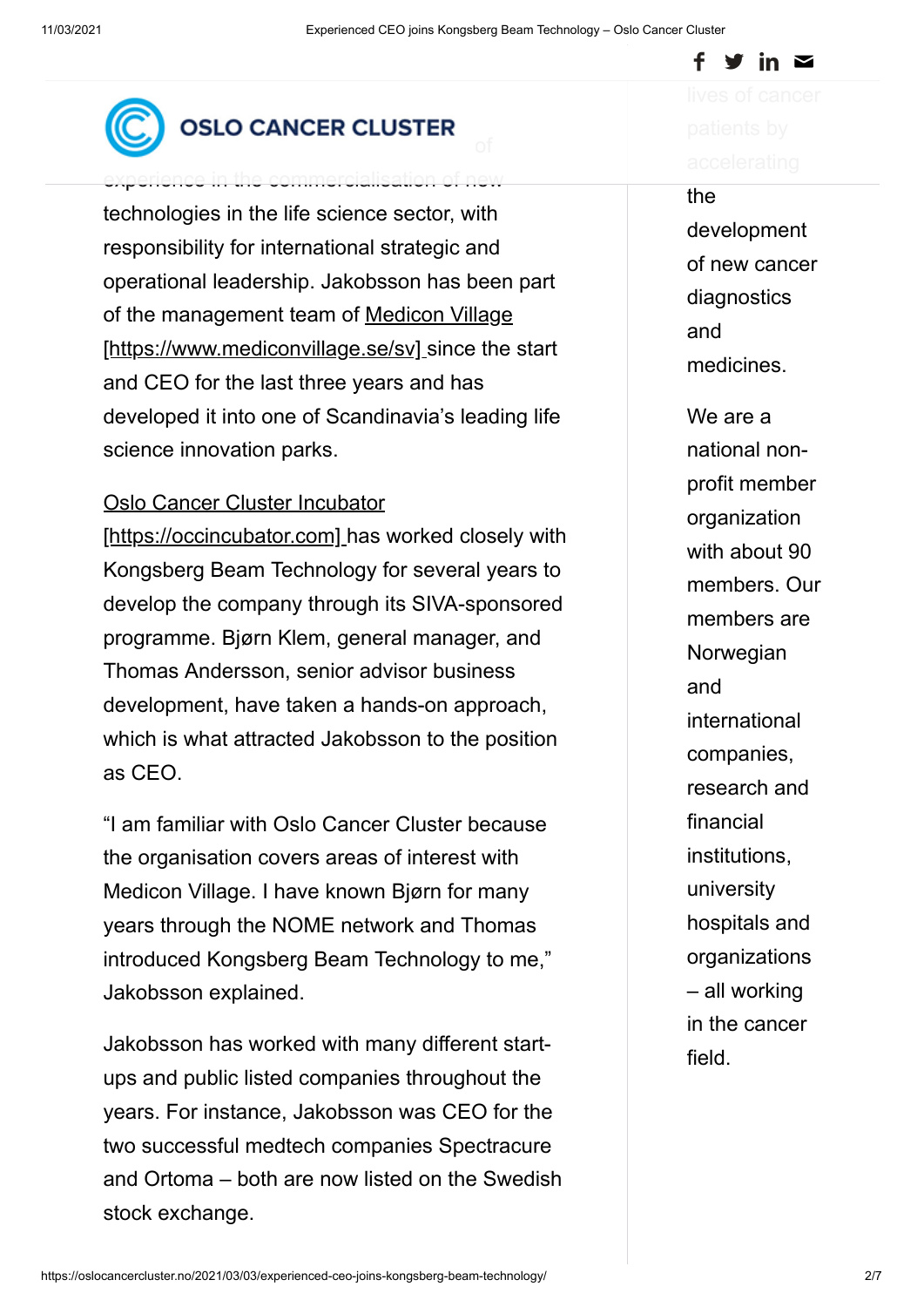#### in  $\mathbf{\Sigma}$



#### **OSLO CANCER CLUSTER**

in start-ups. I prefer a good mix of strategy and implementation, which is possible in smaller organisations. To build and develop a company is very rewarding. I am also familiar with the challenges in taking on this role. I benefit from my contacts in the extensive life science network that I have built over the years," Jakobsson commented.

## **Focus on personalised healthcare**

Kongsberg Beam Technology is a company focused on improving proton therapy in oncology. There are 20 million cancer cases every year and many cancer patients benefit from radiation therapy. The disadvantage is that radiation therapy has several side effects on healthy tissue. Proton therapy allows more control as to exactly where the energy from the particles is released, without damaging healthy tissue surrounding the tumour.

"With proton therapy, the dosage is delivered to a more specific target, the tumour. The dosage is considerably less in the surrounding healthy areas, which can make a noticeable difference for the occurrence of side effects," said Jakobsson.

"Using artificial intelligence and digital twins, it will be possible to

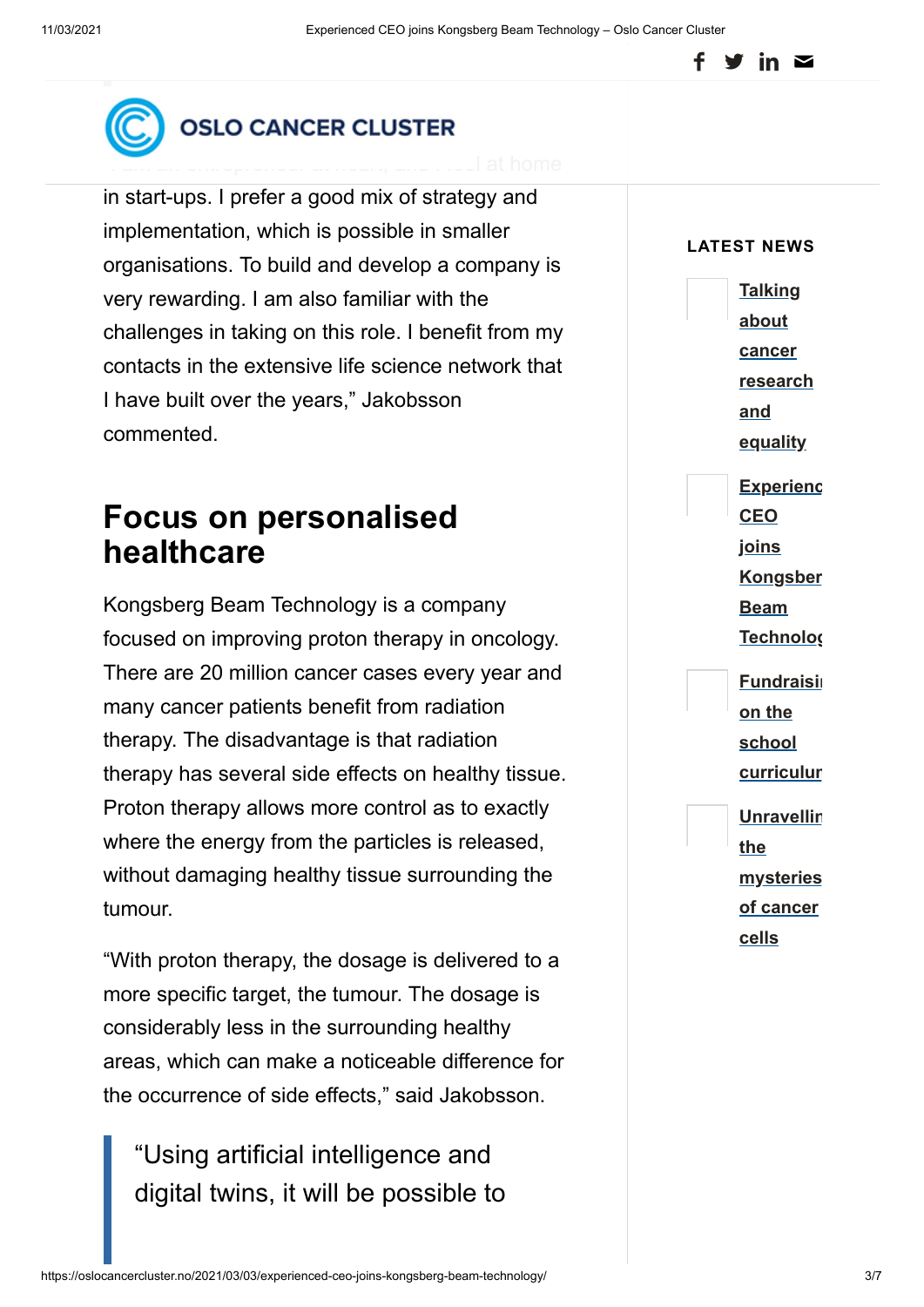



[Kongsberg Beam Technology develops a](https://oslocancercluster.no/) steering

system called MAMA-K that will make proton therapy even more personalised and precise, and with MAMA-K the full potential of proton therapy can be achieved. Using artificial intelligence and digital twins, it will be possible to control the proton beam in real-time during treatment, even when the patients or their organs are inadvertently moving.

"Kongsberg Beam Technology is an interesting company, because the technology is highly advanced, and the management are extremely skilled and experienced. There is a solid market need, with a large potential for growth, and there is a long-term vision connected to the construction of two new proton therapy facilities in Norway," Jakobsson explained.

### **The future for proton therapy**

Proton therapy is emerging as a critical treatment method against cancer, which is why Norway are building two proton centres. The centres are planned to be completed in 2024 and are located at the Radium Hospital in Oslo and Haukeland University Hospital in Bergen. Kongsberg Beam Technology already has a collaboration agreement with the Radium Hospital, which is a part of Oslo University Hospital (a comprehensive cancer centre), to use the prospective facilities to test the MAMA-K system.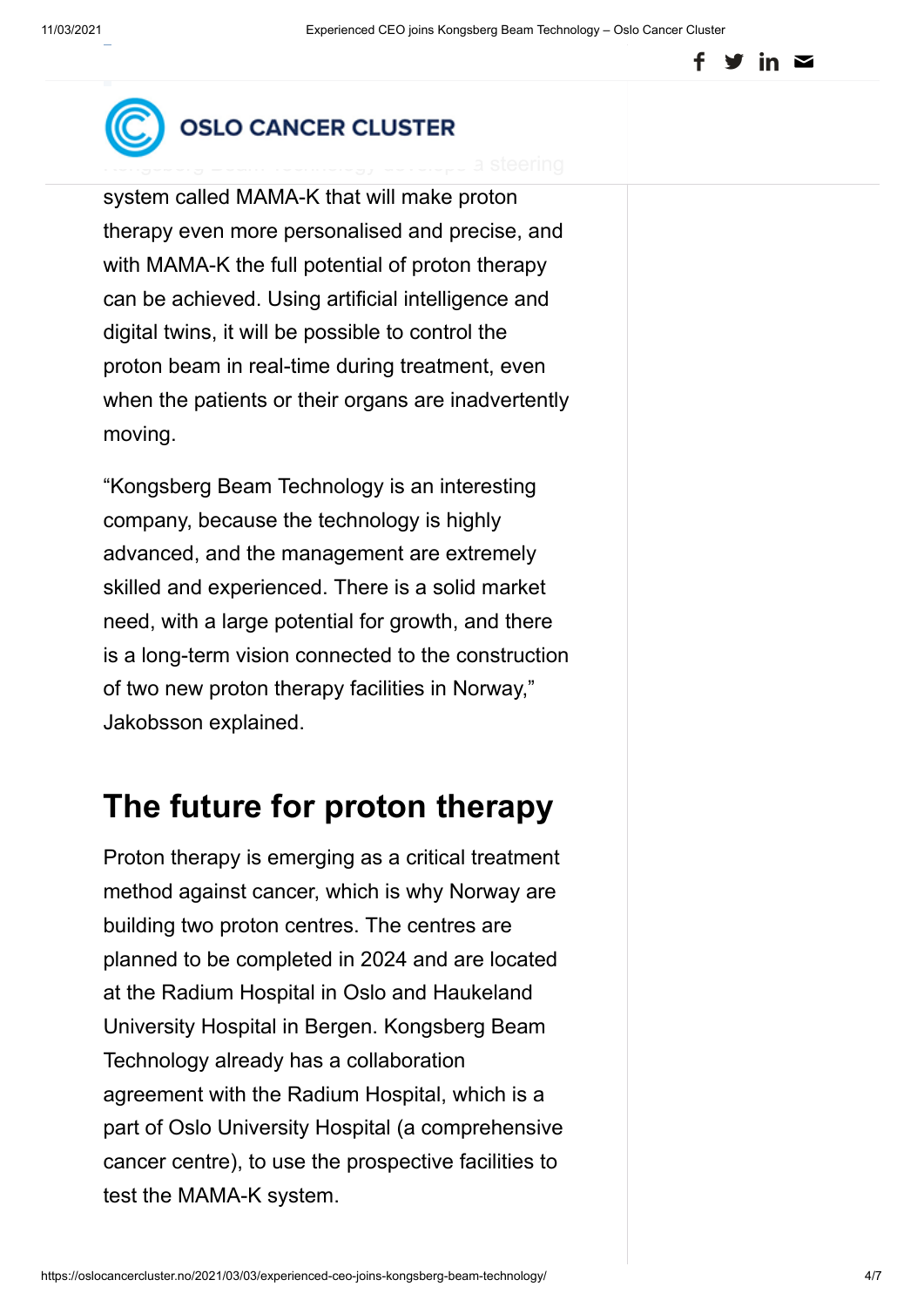#### in  $\mathbf{\Sigma}$

#### Beam Technology is the strong  $\omega$  ose cancer crossed

Kongsberg industry, Oslo Cancer Cluster, Oslo University Hospital and the university."

"The unique thing about Kongsberg Beam Technology is the strong collaboration between the Kongsberg industry, Oslo Cancer Cluster, Oslo University Hospital and the university. Spearhead knowledge from the Kongsberg industry is the basis for the technology. Oslo Cancer Cluster has provided a network in oncology which has made it possible to take the patented ideas further. We are essentially identifying the bottle necks in proton therapy to deliver solutions for the treatment centres," said Jakobsson.

The plan for 2021 was to attract NOK 10 million in private placements. Less than two days after the first investor presentation, the emission was oversubscribed to NOK 13 million. Now, the company's focus is to deliver a proof of concept within the next 12 months. The Norwegian Research Council is already supporting the company during this development phase with NOK 23 million.

# **Do you want to learn more?**

Get in touch with Kerstin Jakobsson at kerstin.jakobsson@kongsbergbeamtech.com [\[mailto:kerstin.jakobsson@kongsbergbeamtech.com\]](mailto:kerstin.jakobsson@kongsbergbeamtech.com)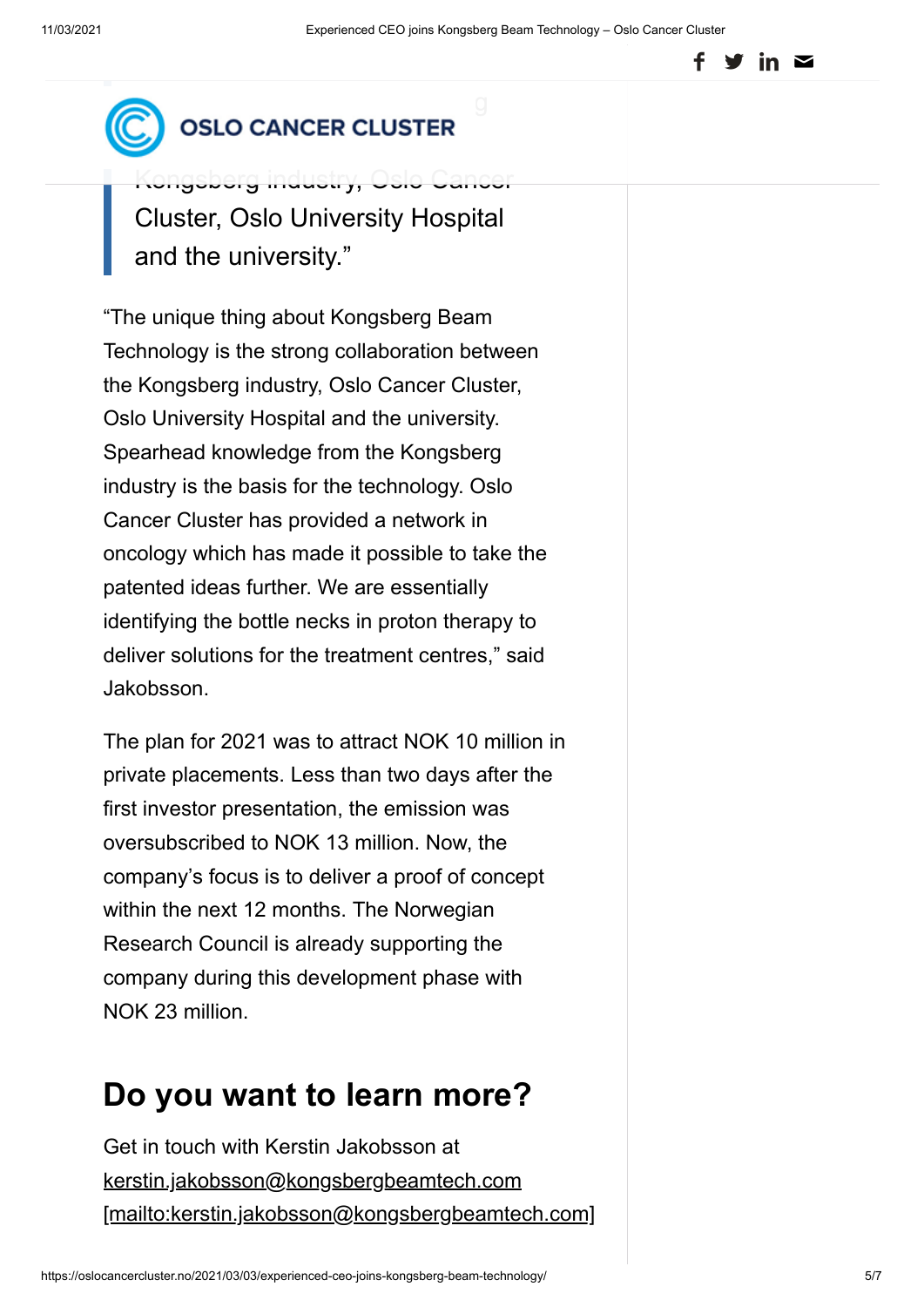in  $\mathbf{\Sigma}$ 



*Norwegian/Swedish only*)

Read about Kongsberg Beam Technology in the following news articles: *(in Norwegian only)*

- Hentet in 13 millioner på to dager [https://www.laagendalsposten.no/hentet-inn-13-millioner-kroner-pa-to-dager-vi-mafortsette-der-oljen-slutter/s/5-64-977062? &session=a82ec2e8-37ad-4bdb-81a6 [aa39edd5a8ff\] \(Laagendalsposten, 9 Februar](https://www.laagendalsposten.no/hentet-inn-13-millioner-kroner-pa-to-dager-vi-ma-fortsette-der-oljen-slutter/s/5-64-977062?&session=a82ec2e8-37ad-4bdb-81a6-aa39edd5a8ff)y 2021)
- Sikter på kreftceller med teknologi fra våpenindustrien [\[https://finansavisen.no/lordag/2021/01/23/7611231/si](https://finansavisen.no/lordag/2021/01/23/7611231/sikter-pa-kreftceller-med-teknologi-fra-vapenindustrien) pa-kreftceller-med-teknologi-fravapenindustrien] (Finansavisen, 23 January 2021)
- [Skal drepe kreftceller mer effektivt med](https://www.tu.no/artikler/skal-drepe-kreftceller-mer-effektivt-med-industriell-ammunisjon/473138) industriell ammunisjon [https://www.tu.no/artikler/skal-drepekreftceller-mer-effektivt-med-industriellammunisjon/473138] (Teknisk Ukeblad, 5 September 2020)

Previous articles on oslocancercluster.no about Kongsberg Beam Technology:

• From pupil to full-time employee [\[https://oslocancercluster.no/2021/01/19/from](https://oslocancercluster.no/2021/01/19/from-pupil-to-full-time-employee/)pupil-to-full-time-employee/] (19 January 2021)